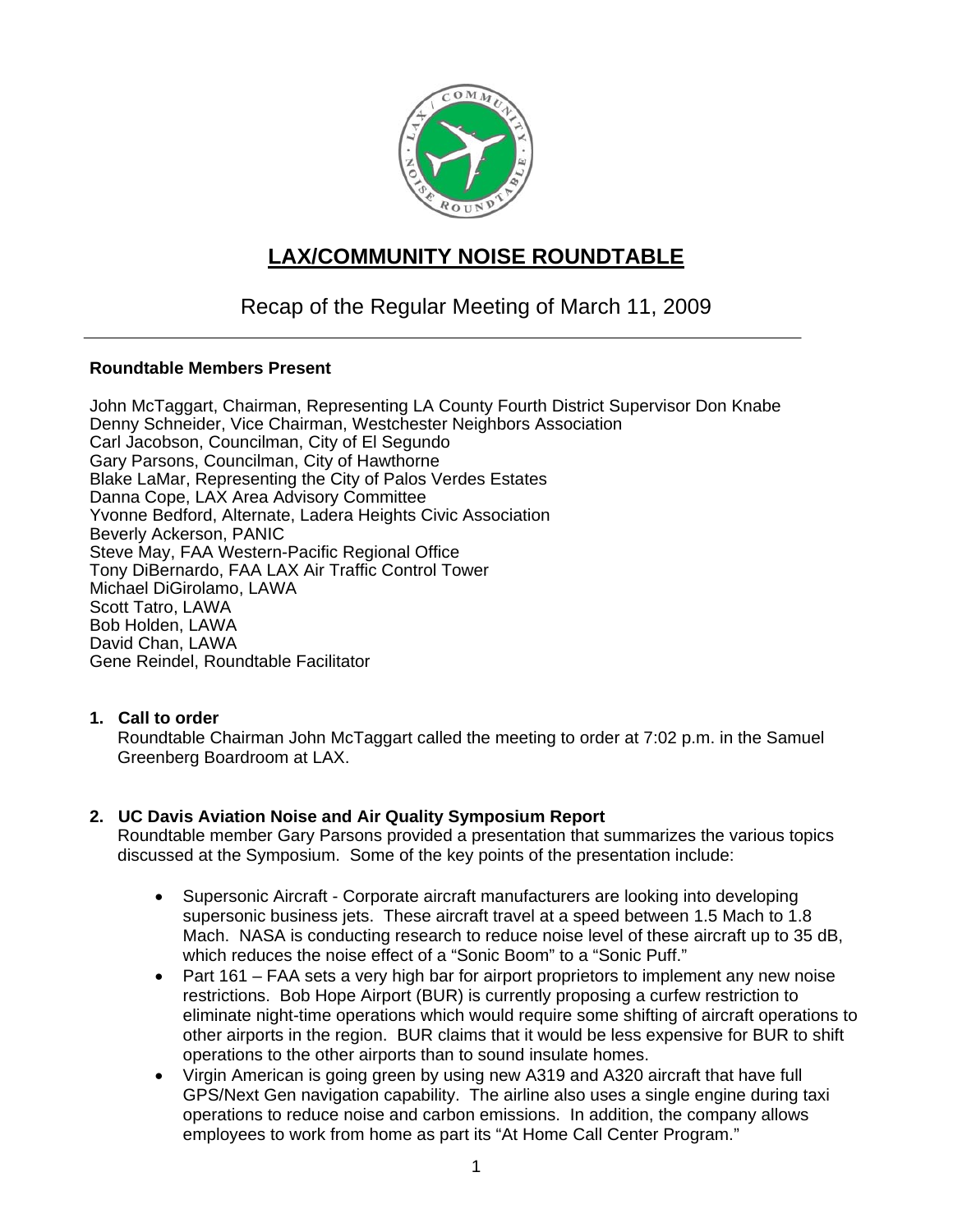- Pratt & Whitney "Geared Turbo Fan" The manufacturer has developed an aircraft engine that can provide 12% to 15% fuel burn improvement, reduce CO2 emission by 3000 tons per aircraft annually, and reduce noise level to 20 dB below the Stage 4 standard. The engine has been tested on B747SP and A340 aircraft.
- Australia reported that majority (79%) of complaints come from areas outside the 55 DNL.

Mr. Parsons also moderated a lunch roundtable discussion on community outreach, which generated great discussion involving community members of forums from Canada, Oakland, and UC Berkley. Mr. Parson's presentation has been posted on the Roundtable's webpage on www.LAWA.org.

#### **3. Noise 101 Tutorial**

Roundtable facilitator Gene Reindel provided an "Aircraft Noise 101" presentation to give the Roundtable members a better understanding on the difficult subject of noise and the various metrics such as CNEL, DNL, SEL, Lmax and others that are used to report aircraft noise. Mr. Reindel's presentation has been posted on the Roundtable's webpage on www.LAWA.org.

#### **4. Status Update on LAX Ground Run-Up (GRU) Monitoring Unit**

Mr. David Chan provided an update on the GRU monitoring unit at the Fed Ex maintenance facility. The construction of the monitoring unit is complete with a camera to capture images of the aircraft at the blast fence area and a noise monitor to capture the noise levels associated with the ground run-up activity. The monitoring unit is powered by two solar panels with six backup batteries. Mr. Chan also demonstrated the associated Web based software interface used by staff to validate ground run-up activity. The GRU monitoring unit will allow LAWA to evaluate noise impacts of ground run-up activity by correlating noise levels from the Fed Ex site with other noise levels measured at nearby noise monitors. The monitoring unit is expected to be fully operational by summer 2009.

#### **5. Roundtable Member Discussion**

Vice Chairman Denny Schneider requested a report on the runway utilization and short turn arrivals at LAX to be provided at the next meeting.

Chairman John McTaggart thanked Gary Parson for the UC Davis Symposium presentation.

Bob Holden, LAWA, reported that the number of early turns has decreased in recent months.

Michael DiGirolamo, LAWA, reported less GA activity recently.

Member Beverly Ackerson reported observing more aircraft overflying PV in the early morning and from late evening through midnight.

Member Gary Parson asked if the 3-hour time shift issue with the LAX AirportMonitor flight tracking system has been fixed. Bob Holden reported that the issue was resolved with the replacement of the server.

Michael DiGirolamo reported 1360 commercial air carrier operations per day in early March, 1150 on Saturdays, with about 20 cargo operations per day. Mr. DiGirolamo also reported that the expected additional A380 service will be delayed until June 2009 with a small increase to six flights per week and other increases will not likely result until 2010 or 2011. The result is likely to be that LAX obtains less than half of the A380 operations anticipated in the next five years.